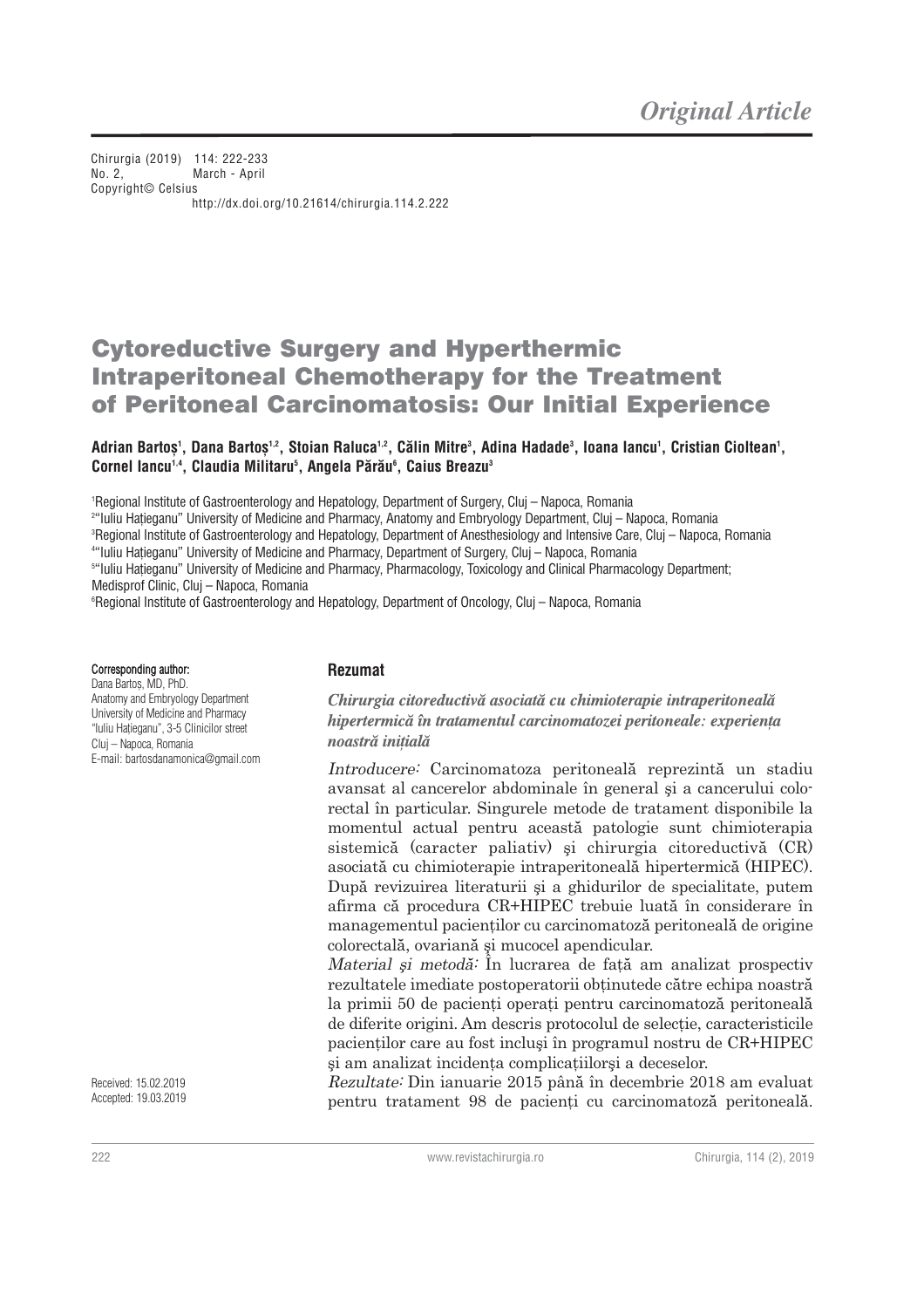Dintre acestia, doar 51 au beneficiat de tratament radical (CR+HIPEC); 33 nu au fost potriviti pentru intervenţia chirurgicală datorită criteriilor de excludere şi la 15 s-a practicat doar laparotomie exploratorie. În ceea ce priveşte originea histopatologică, 30 de paciente au avut cancer ovarian; 19 pacienţi au avut carcinomatoză cu origine colorectală sau pseudomixom peritoneal de origine apendiculară. Nu a existat mortalitate la 30 de zile. Incidenţa complicaţiilor postoperatorii semnificative a fost de 15%.

Concluzii: Chirurgia citoreductivă urmată de chimioterapie intraperitoneală hipertermică este o procedură complexă însotită de o incidență acceptabilă a complicațiilor și a deceselor postoperatorii, rezultatele putând fi optimizate prin management perioperator standardizat și selecția atentă a pacientilor. Rezultatele initiale obtinute de echipa noastră subliniază fezabilitatea acestei proceduri, cu rezultate imediate bune, obţinute ca rezultat a respectării unui protocol standardizat de selecţie a pacienţilor şi a managementului perioperator.

Cuvinte cheie: carcinomatoză peritoneală, cancer colorectal, cancer ovarian, pseudomixom peritoneal, chimioterapie intraperitoneală hipertermică, rezecții multiorgan.

#### **Abstract**

Introduction: Peritoneal carcinomatosis represents an advanced stage of tumor dissemination of abdominal cancers in general and colorectal cancer in particular. The only therapeutic methods currently available for the treatment of this pathology are systemic chemotherapy (palliative character) and cytoreductive surgery (CR) with intraperitoneal chemotherapy. After evaluation of evidence-based medical literature and current guide lines we can state that CR + HIPEC procedure is considered to be the treatment of choice in case of patients with peritoneal carcinomatosis of colorectal, ovarian and mucinous appendicular origin.

Material and method: In the present study we prospectively analyzed the immediate postoperative results obtained in the first 50 patients that were treated by our team for peritoneal carcinomatosis of different origin. We described the protocol of selection, the patients characteristics that were included in our CR+HIPEC program and analyzed the complications and death rate.

Results: From January 2015 till Dec 2018 we evaluated 98 patients with peritoneal carcinomatosis. From them, 51 received radical CR+HIPEC treatment, 33 were not suitable for surgery because of the exclusion criteria's and 15 had only exploratory laparotomies. In regard with the histopathological diagnosis, 30 patients had ovarian cancer and 19 had colorectal cancer or peritoneal pseudomixoma of appendicular origin. There was no 30 days postoperative mortality. The incidence of significant postoperative complications was 15%.

Conclusions: Cytoreductive surgery followed by hyperthermic intraperitoneal chemotherapy is a complex technique accompanied by an acceptable rate of complications and postoperative deaths, the results being optimized by a standardized perioperative management and patient selection. The initial results obtained by our team emphasize the feasibility of this procedure, with immediate good results, as a result of a standardization protocol of patient selection and perioperative care.

Key words: peritoneal carcinomatosis, colorectal cancer, ovarian cancer, pseudomyxoma peritonei, hyperthermic intraperitoneal chemotherapy, multiorgan resections

#### **Introduction**

Of the patients diagnosed with colorectal cancer, 7% have peritoneal carcinomatosis at

the time of diagnosis, survival at 5 years being null in these cases. (1) Furthermore, 56% of patients receiving radical colorectal resection will develop peritoneal carcinomatosis; in 25%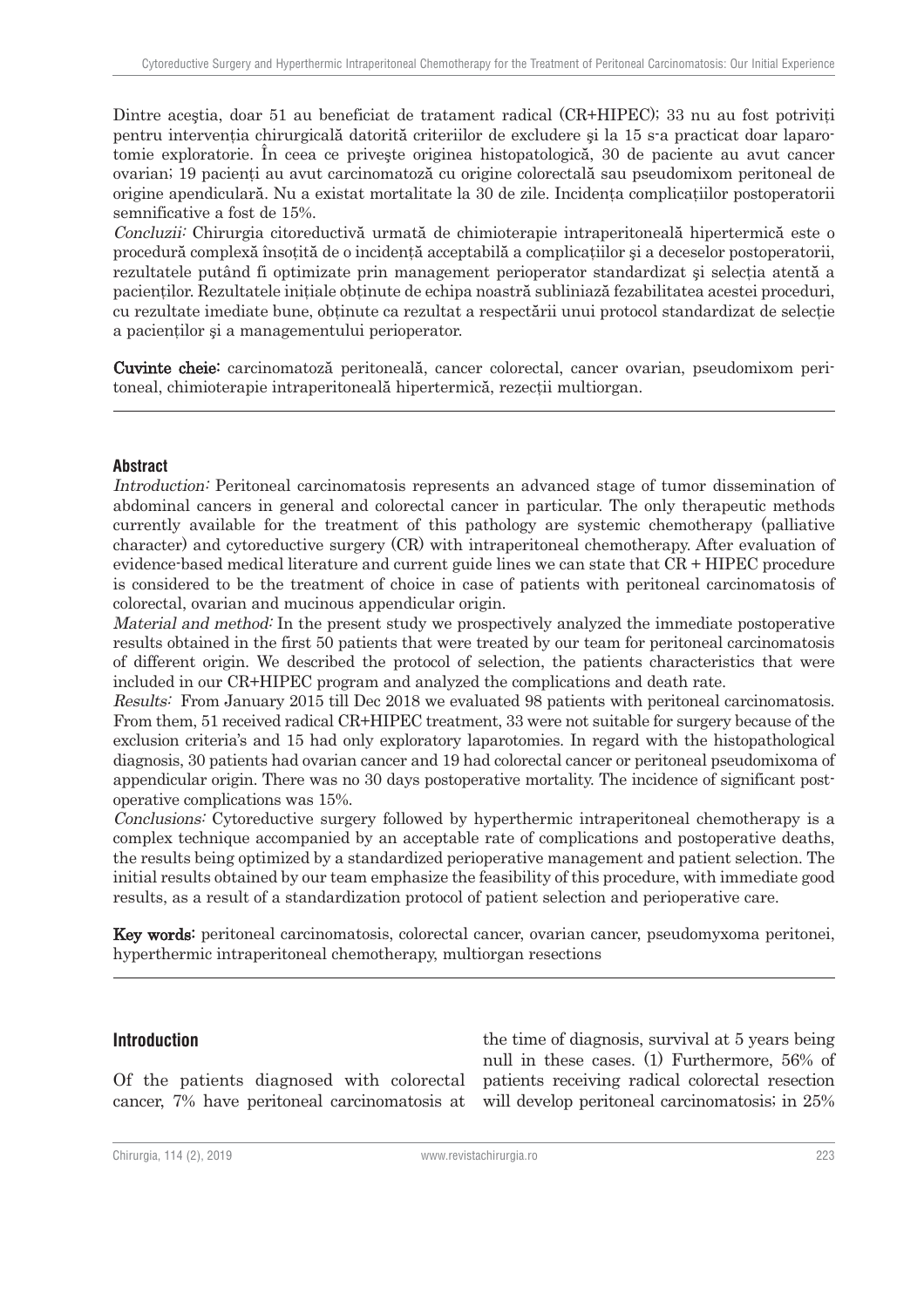of the cases, the recurrence will be limited to the peritoneum (1,2). For these patients, if the treatment involves only palliative systemic chemotherapy, the median survival rate will not exceed 15 months (2).

Cytoreductive surgery (CR) and hyperthermic intraperitoneal chemotherapy (HIPEC) have proven their feasibility since 1987 -1993, period in which Sugarbaker has repeatedly reported favorable outcomes for patients with peritoneal pseudomixoma (3,4). Since then, the technique has been applied with promising results for patients diagnosed with peritoneal carcinomatosis of ovarian, gastric and appendicular origin as well as for malignant peritoneal mesothelioma (2). In the case of colorectal cancer, literature reports indicate that CR surgery followed by HIPEC may lead to an increase of median survival rate of up to 62 months, with a 5-year survival ranging from 17 to 51% (2) (Table 1). Starting from year 2017, international guidelines recommends applying this treatment in experienced centers, on selected cases but only when a complete cytoreduction (R0) can be obtained (5-7).

Taking into account the favorable results reported in the literature and the high incidence of advanced colorectal pathology diagnosed and treated in the "Professor Dr. Octavian Fodor" Institute of Gastroenterology and Hepatology, starting 2015 we began a selection and treat-

ment program for patients with peritoneal carcinomatosis; all these in order to implement CR surgery and HIPEC as standard treatment in our institution (8).

#### **Definitions. Principles**

The Peritoneal Carcinomatosis Index (PCI) represents a quantification score for the extent of peritoneal neoplastic lesions, described for the first time by Sugarbaker (9). It involves the evaluation of 13 abdomino-pelvic regions (central, right hypochondrium, epigastrium, left hypochondrium, left flank, right flank, right iliac fossa, pelvis, left iliac fossa, proximal jejunum, distal jejunum, proximal ileum, distal ileum) and the scoring, depending on the size of the peritoneal neoplastic deposits. Thus, the PCI can be between 0 and 39, this score being designed to predict the likelihood of a complete cytoreduction (10).

The success of cytoreduction is evaluated and graded at the end of the surgical procedure by establishing the "completeness of cytoreduction" (CC) score (11,12). Thus, we are talking about a CC-0 score in cases where there are no macroscopically visible tumoral deposits after cytoreduction. A CC-1 score is given when nodules smaller then 2.5 mm remain in the peritoneal cavity but, they are still considered

| Kulu et al. (2)                                               |                              |                                         |                    |      |    |
|---------------------------------------------------------------|------------------------------|-----------------------------------------|--------------------|------|----|
| Author, year of study publication,<br>bibliographic reference | <b>Number</b><br>of patients | <b>Median survival</b><br>rate (months) | Survival (years %) |      |    |
|                                                               |                              |                                         |                    |      |    |
| Yonemura, 2013 (58)                                           |                              | 94 A                                    | ΝR                 |      |    |
| Hompes, 2012 (59)                                             |                              | ΝR                                      | 97.9               | 88.7 | ΝR |
| Cashin, 2012 (21)                                             | 69                           | 34                                      | ΝR                 | ΝR   |    |
| Quenet, 2011 (60)                                             | 103                          |                                         | ΝR                 | ΝR   |    |
| Elias, 2010 (13)                                              | 359                          |                                         | ΝR                 | ΝR   | 33 |
| Elias, 2010 (28)                                              | 523                          | 30 1                                    |                    |      | 27 |
| Franko, 2010 (61)                                             |                              | 34 7                                    | ΝR                 | ΝR   | ΝR |
| Elias, 2009 (48)                                              |                              |                                         |                    |      |    |
| Verwaal, 2005 (62)                                            |                              |                                         |                    |      |    |
| Quenet, 2018 (49)                                             | 133                          | 41 7                                    | ΝR                 | ΝR   | ΝR |

**Table 1.** Surviving rate of patients with CR + HIPEC for colorectal cancer. After Kitayama et al. (47) and Kulu et al. (2)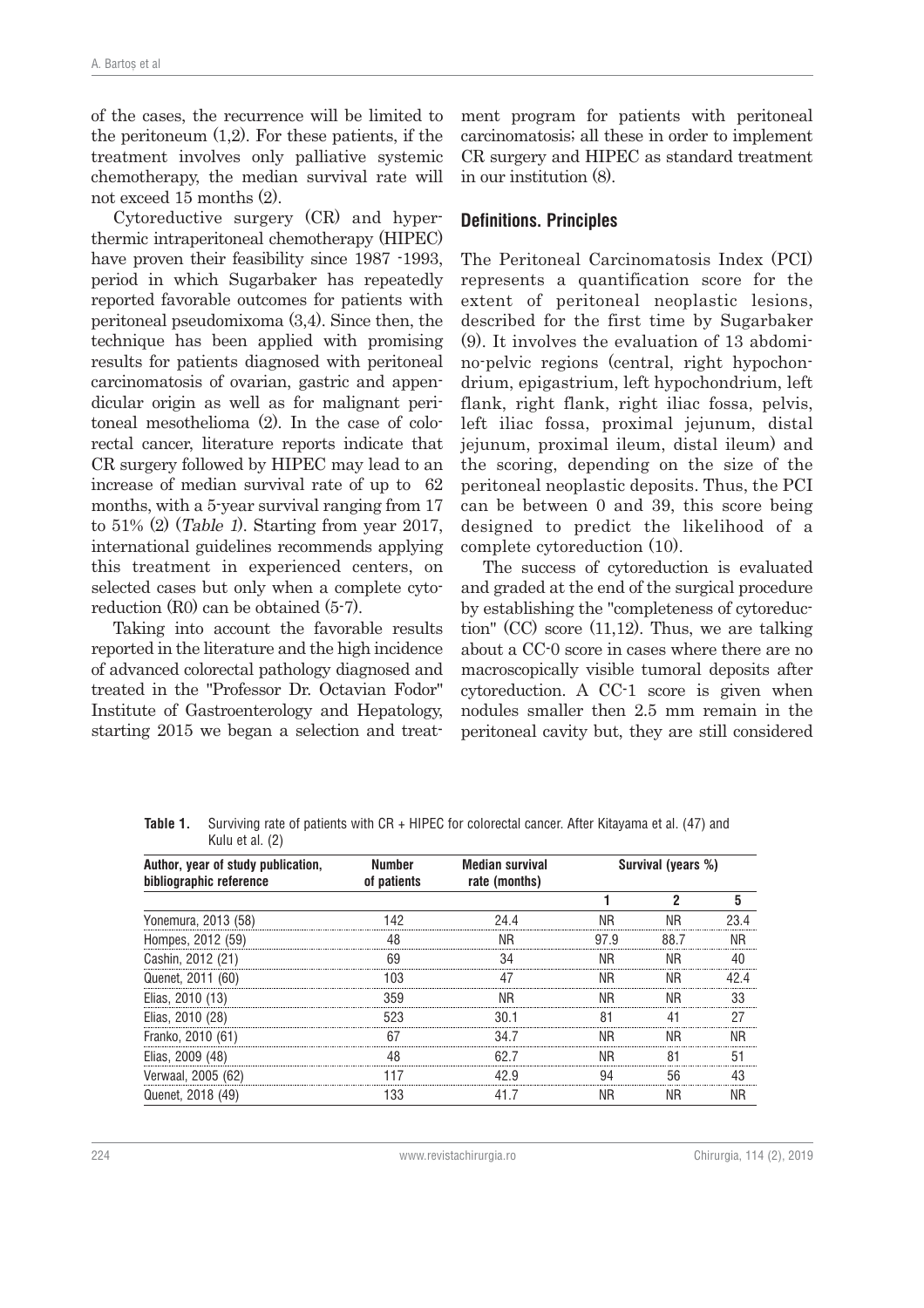HIPEC sensitive. A CC-3 score is given in cases when the remnant tumors are bigger then 2.5 cm or when there is an unresectable tumor mass in the abdomen and pelvis. In the case of colorectal cancer with peritoneal carcinomatosis, a complete CR (CC-0) achieved with the cost of multiorgan resections and extended peritonectomies is the only option able to provide optimal results, the CC score being the main prognostic factor (13-17).

Intraperitoneal chemotherapy consists of an extended lavage of the peritoneal cavity with cytotoxic drugs. The main advantage of intraperitoneal administration of chemotherapeutic agents is the low systemic toxicity that allows prolonged exposure in higher doses of the intra-abdominal tumors with antineoplastic agents.

Regarding the temperature of intraperitoneal administration of cytotoxic agents, it has been shown that above 41°C they have selective cytotoxicity on tumor cells, activating protein degradation, inhibiting the oxidative metabolism, increasing the pH, activating the lysosomes and the cellular apoptosis. Moreover, temperatures above 41°C lead to augmentation of the cytotoxic effect of cytotoxic agents as well as increased absorption and penetration of the tumor tissue (2, 18-20).

The role of hyperthermia was highlighted in studies indicating the superiority of HIPEC versus ''early postoperative intraperitoneal chemotherapy" (EPIC) or "sequential postoperative intraperitoneal chemotherapy'' (SPIC), both normothermic lavage methods. The benefits of HIPEC have been translated through prolonged survival with a lower rate of recurrence and postoperative complications (21).

Achieving the optimal temperature (41- 43°C) and maintaining it are conditioned by the presence of an increased flow of the intraperitoneal lavage, which is possible thanks to dedicated devices (22).

The role of systemic chemotherapy remains particularly important, essentially contributing in completing the correct treatment through its neoadjuvant or adjuvant character, case depending. Furthermore, concomitant intraoperative administration of systemic cytotoxic

agents leads to an enhancement of the cytotoxic intraperitoneal effect by reaching a bidirectional diffusion gradient. Typically, 30-60 minutes before HIPEC, intravenous 5-fluorouracil and folinic acid are administrated (19,23).

# **Material and Method**

Starting January 2015, we began using this treatment on patients histopathological diagnosed with peritoneal carcinomatosis from colorectal adenocarcinoma, appendicular mucoceles, ovarian adenocarcinoma and gastric adenocarcinoma.

To establish the opportunity for surgery, we followed a standard protocol with routine multidisciplinary meetings: surgeon, anesthesiologist, oncologist.

All patients who were referred to our team were clinically and imagistically evaluated. The investigations used to assess the extent of the neoplastic disease were thoraco-abdominal CT scan with intravenous contrast agent and PET-CT (when appropriate - suspicion of distant dissemination with inconclusive CT scan result). The presence of hepatic or extraperitoneal metastases was a contraindication for CR + HIPEC. When imaging indicated the presence of carcinomatosis limited to the abdominal cavity but with a degree of uncertain organ involvement, exploratory laparoscopy/ laparotomy was indicated. Except for patients with peritoneal pseudomyxoma, a PCI greater than 20 contraindicated the surgery.

In order to optimize the perioperative results, we build up a team of 3 specialists dedicated to CR and HIPEC: 2 surgeons and one ATI physician. The surgical procedure has also been standardized.

The resection time meant the excision of all tumor deposits ″ in block″ with the invaded organs (multiorgan resections - MOR)(12,24), the goal being to obtain a CC-0 score for all patients (Fig. 1). For this purpose, when needed, vascular or urogenital resections with consecutive reconstructions were performed. (Figs. 2-3).

In order to minimize the septic risks, the sectioning of the digestive tract was done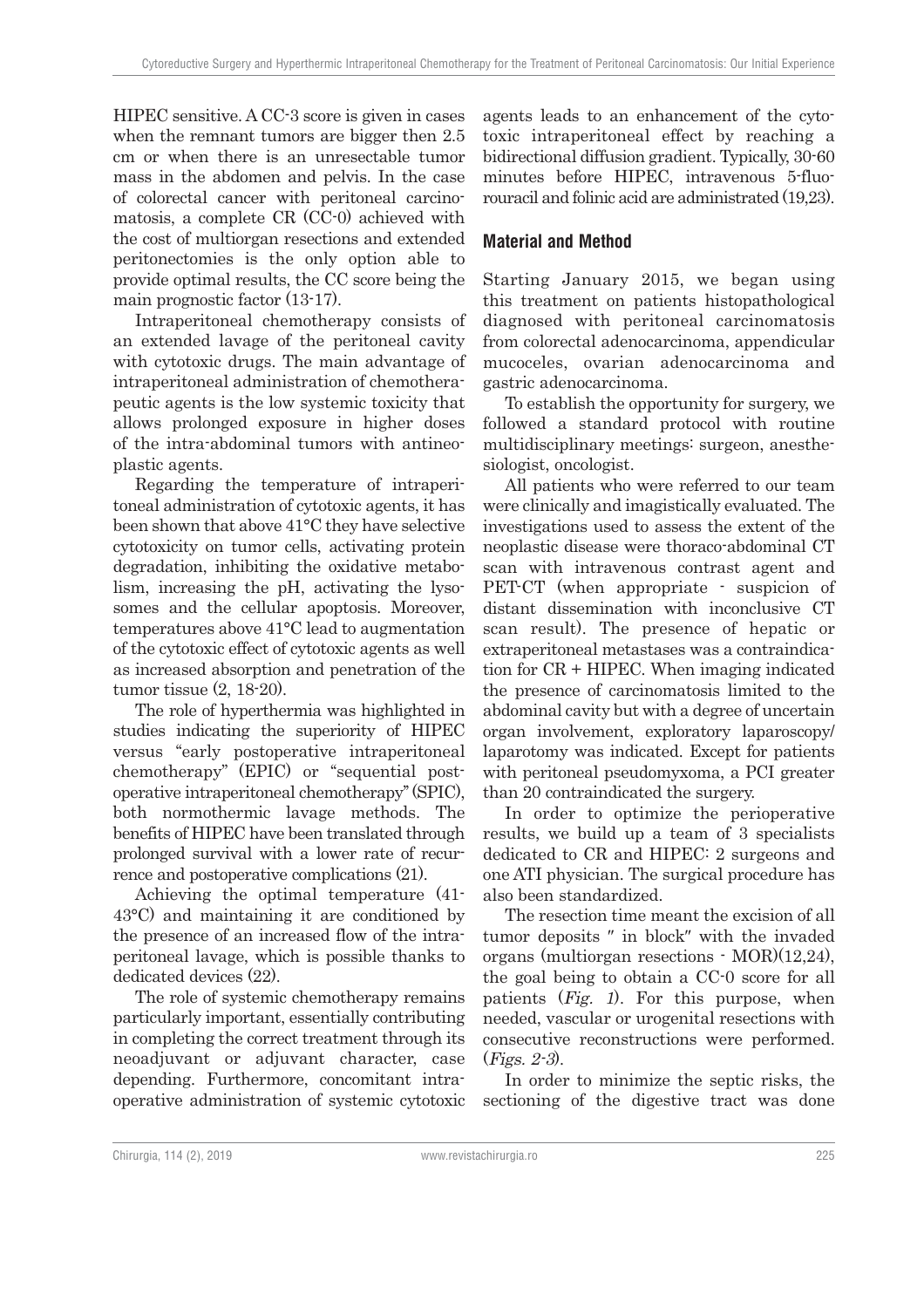

**Figure 1.** "En block" multiorgan resection during cytoreductive surgery (from the personal archive of the authors)

using mechanical suture devices (staplers).

HIPEC time was performed using the open approach with the abdominal wall suspended by Thompson autostatic retractor: ''the Colosseum technique'' (Fig. 4A).

Considering the importance of maintaining hyperthermia and high intraperitoneal flow during HIPEC, the device used to perform the procedure was a dedicated one: ThermoChem  $HT-2000^\circ$  from Therma Solutions (*Fig. 4B*).

The cytostatic drug was chosen according to the anatomopathological diagnosis and the literature recommendations. For colorectal carcinomatosis, the standard protocol applied was HIPEC with Oxaliplatin,  $460 \text{ mg/m}^2$  in  $2 \text{ L/m}^2$ .

Reconstruction time (digestive anastomoses) was performed after HIPEC in order to minimize the risk of recurrence at the level of digestive and/or anastomotic stumps. In patients with extensive digestive resections, those with gastric resections or those with poor nutritional status, jejunostomy was routinely performed. Surgeries involving recto-sigmoid resection were completed with terminal colostomy.

The discharge of the patients was done



**Figure 2.** Segmental left iliac vein resection for tumoral invasion (\*) **(A)** with PTFE graft reconstruction **(B)**. (form the personal archive of the authors)



**Figure 3.** Reimplantation of the left ureter (arrow) at the bladder dome (star), after distal ureteral resection for tumoral invasion. (form the personal archive of the authors)

according to standard protocols, in the absence of complications and when the patient could feed and take care of itself alone. Postoperative follow-up required 1-month follow-up and then from 3 to 3-month periodical examinations, including clinical examination, blood count, blood biochemistry, tumor markers (CEA, CA125, as appropriate), quality of life questionnaires (EuroQol 5-D) (25). Depending on the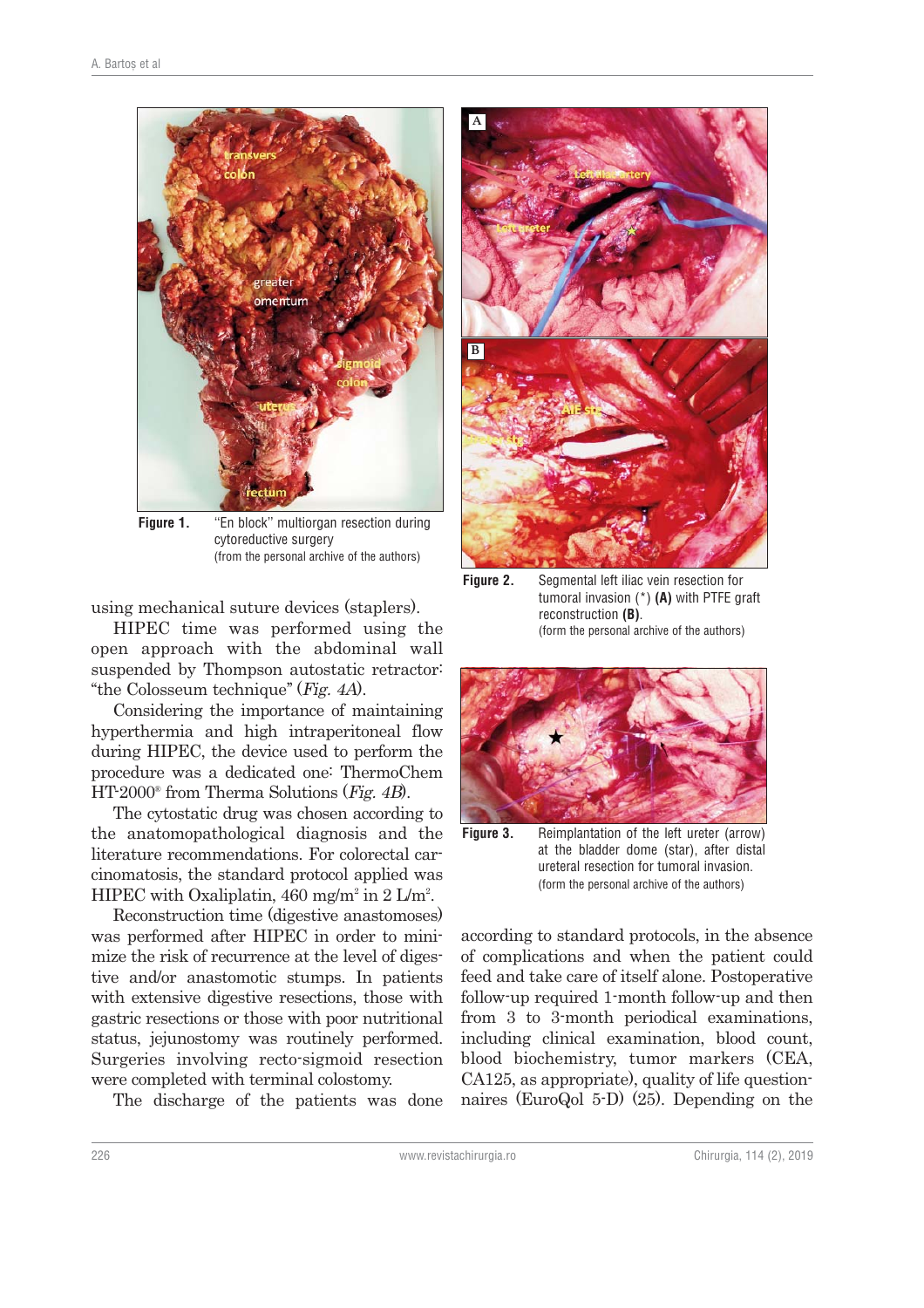

**Figure 4.** Abdominal wall preparation for HIPEC, "Colosseum" technique **(A)**; HIPEC Device, HT-2000® (images from the manufacturer's brochure, Therma Solutions) **(B)**

situation (elevated tumor markers), control postoperative CT scan was performed.

Considering that the surgical procedure (CR) and the intraperitoneal chemotherapy (HIPEC) are similar for all of the abovementioned diagnoses (the procedure generally being applied on patients with peritoneal carcinomatosis), we included in our study all the patients with this diagnosis, regardless of the origin of their primary tumor.

Thus, we included in our analysis the first 50 consecutive patients diagnosed with peritoneal carcinomatosis, following immediate postoperative outcomes. Postoperative complications were classified using the Clavien-Dindo classification and were quantified up to 60 days postoperatively (26). The quality of life form was completed at routine post-operative checks, according to the protocol.

#### **Results**

Between January 2015 and December 2018, we evaluated 98 patients for CR and HIPEC. 33 did were not suitable for surgery due to associated comorbidities, Karnovsky performance status < 60 or major anesthetic risk. In 15 patients, surgery was limited to exploratory laparotomy, intraoperative exploration indicating an extension of neoplastic disease that was not suitable for cytoreduction.

CR and HIPEC technique have been successfully applied to 50 patients: 14 with peritoneal carcinomatosis of colorectal etiology, 5 with peritoneal pseudomyxoma of appendicular origin, 30 of ovarian origin and 1 of gastric origin.

The median age was 58.5 years (24-69 years). Median body mass index (ICM) was 30.39 (23.19-37.47).

40 patients had a history of abdominal surgery, 24 of whom had relapse after previous radical surgeries. All patients had comorbidities (Table 2).

The carcinomatosis index ranged between 1 and 22. The median operating time was 450 minutes (min 240 - max 900). Blood loss was between 0 and 1500 ml with a median of 150 ml. Complete cytoreduction (CC0) was obtained in all patients.

Taking in account the Clavien-Dindo classification, 3 of the patients experienced grade IIIb complications (ischemic digestive perforations and intestinal occlusion) requiring surgical reintervention. One of these died 51 days postoperatively (developing grade V complication). One patient developed a grade IV complication (adverse effects of intraperitoneal and systemic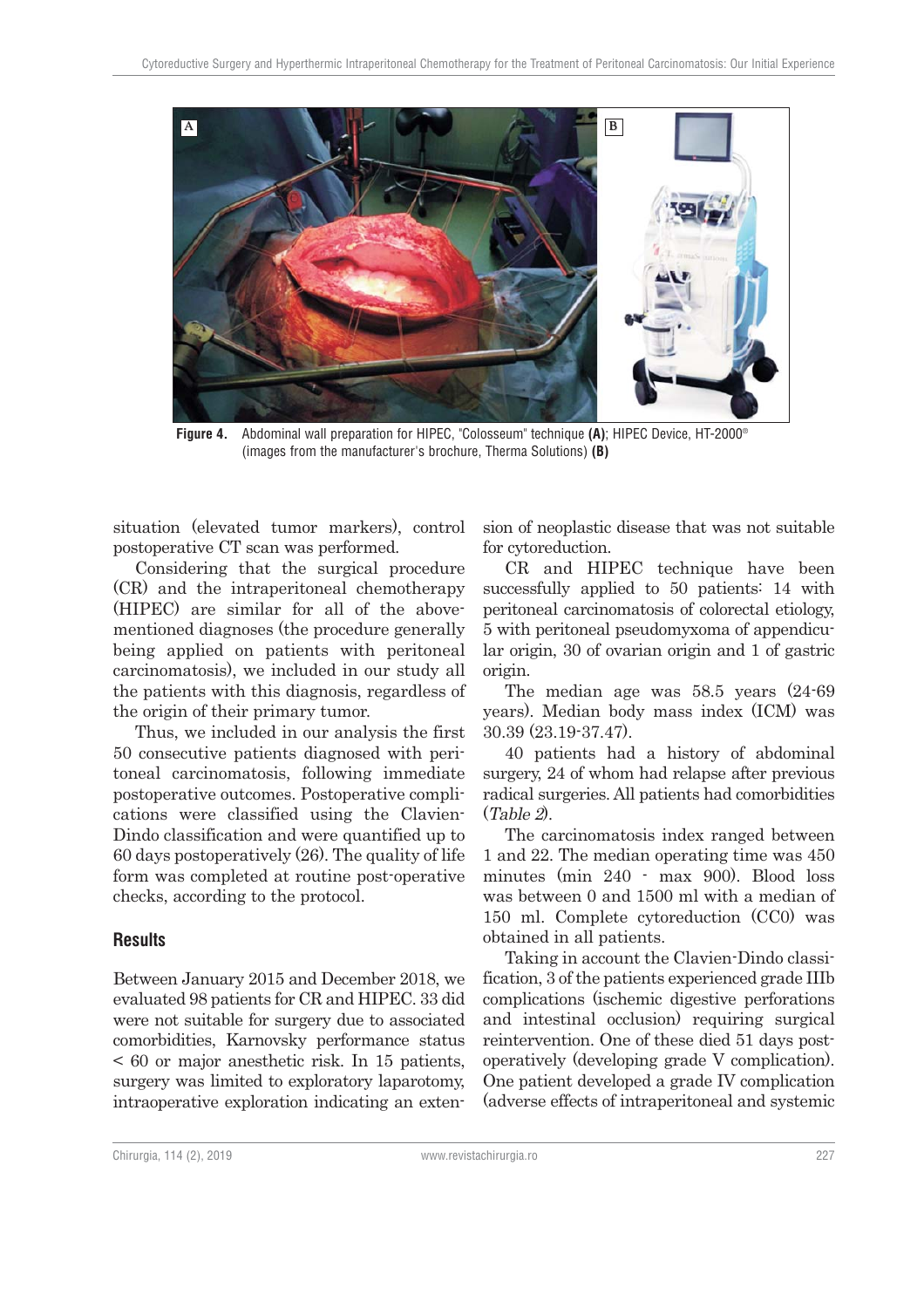| <b>Associated pathologies</b>                                              | N         | <b>Associated pathologies</b>                                        |  |
|----------------------------------------------------------------------------|-----------|----------------------------------------------------------------------|--|
| Cardiovascular diseases<br>(EHBP, Cardiac failure, Valvular insufficiency, |           |                                                                      |  |
| Sinus node disease, Atrio-ventricular block)                               | 20        | Endocrine pathology (goiter)                                         |  |
| Peripheral vein pathology (hydrostatic varices)                            | 15        | Chronic liver disease<br>(chronic hepatitis B or C, liver cirrhosis) |  |
| <b>Diabetes</b>                                                            |           | Pancreatic pathology (pancreatic pseudocyst)                         |  |
| Chronic pulmonary pathology (CBPO)                                         |           | Moderate cystorectocele                                              |  |
| Chronic renal pathology<br>(chronic renal insufficiency)                   |           | Psychiatric disorder<br>(depressive disorder, dissociative disorder) |  |
| History of neoplastic disease<br>(other than the one currently diagnosed)  | $2 * * *$ | Infectious disease (syphilis)                                        |  |
| Paraneoplastic anemic syndrome                                             | 12        | Drug allergies                                                       |  |
| Thrombocytopenia                                                           |           | Adrenal gland adenoma                                                |  |
| Neurological pathology (epilepsy, disc hernia)                             |           | Right renal angiomyolipoma                                           |  |

**Table 2.** Associated diseases. Personal pathological history

\* Operated clear cell kidney carcinoma (nephrectomy); \*\* Operated breast cancer (mastectomy)

chemotherapy), with favorable outcome under intensive care therapy. Overall morbidity (including minor complications, grade I-II) was 41%, with an incidence of grade III-V complications of  $15\%$  (Table 3).

No 30 days postoperative mortality was recorded. One patient died 51 days after surgery, after developing late postoperative necrosis of the aponeurosis and 2 intestinal ischemic perforations, complications that led to septic and multiple organ failure. Thus, the 60-day mortality was  $1.9\%$  (n = 1).

The median stay in the intensive care unit was of 5 days (min 2 - max 30). Median hospitalization was 18.5 days (minimum 11 maximum 42).

The median follow-up was of 689 days. Currently, 40 patients are alive, 4 of them having neoplastic recurrence: lymphatic  $(n=1)$ , loco-regional (n=2), adrenal gland (n=1). 10 patients died, 4 of them from peritoneal or lymphatic recurrence, 2 from pulmonary metastases and 4 from hepatic metastases.

In terms of quality of life, according to the EuroQoL questionnaire, applied at 3, 6 and 9 months, most patients had a score of 7 or 8 (n  $= 20$  patients, respectively  $n = 17$ ). 6 patients reported a score of 11.

|    | (no of patients)               | N/complications                                                | N/complications         | N/complications             |
|----|--------------------------------|----------------------------------------------------------------|-------------------------|-----------------------------|
|    |                                | 7/Wound infections                                             | 1/Transitory leucopenia | 1/Delayed gastric           |
|    |                                | 2/Transitory acute renal failure 1/Central vestibular syndrome |                         | 1/ Psychoactive<br>Nelirium |
|    |                                | 1/Pleuresia. ascites                                           | 1/Pancreatic abcess     |                             |
|    |                                | 2/Ischemic digestive perforations 1/Bowell occlusions          |                         |                             |
| IV |                                | 1/Severe leucopenia                                            | 1/Acute hepatic failure | /Peripheral<br>neuropathy   |
|    |                                | $1/MOF^* + Death$                                              |                         |                             |
|    | * MOF = Multiple organ failure |                                                                |                         |                             |

**Table 3.** Postoperative complications (Clavien-Dindo)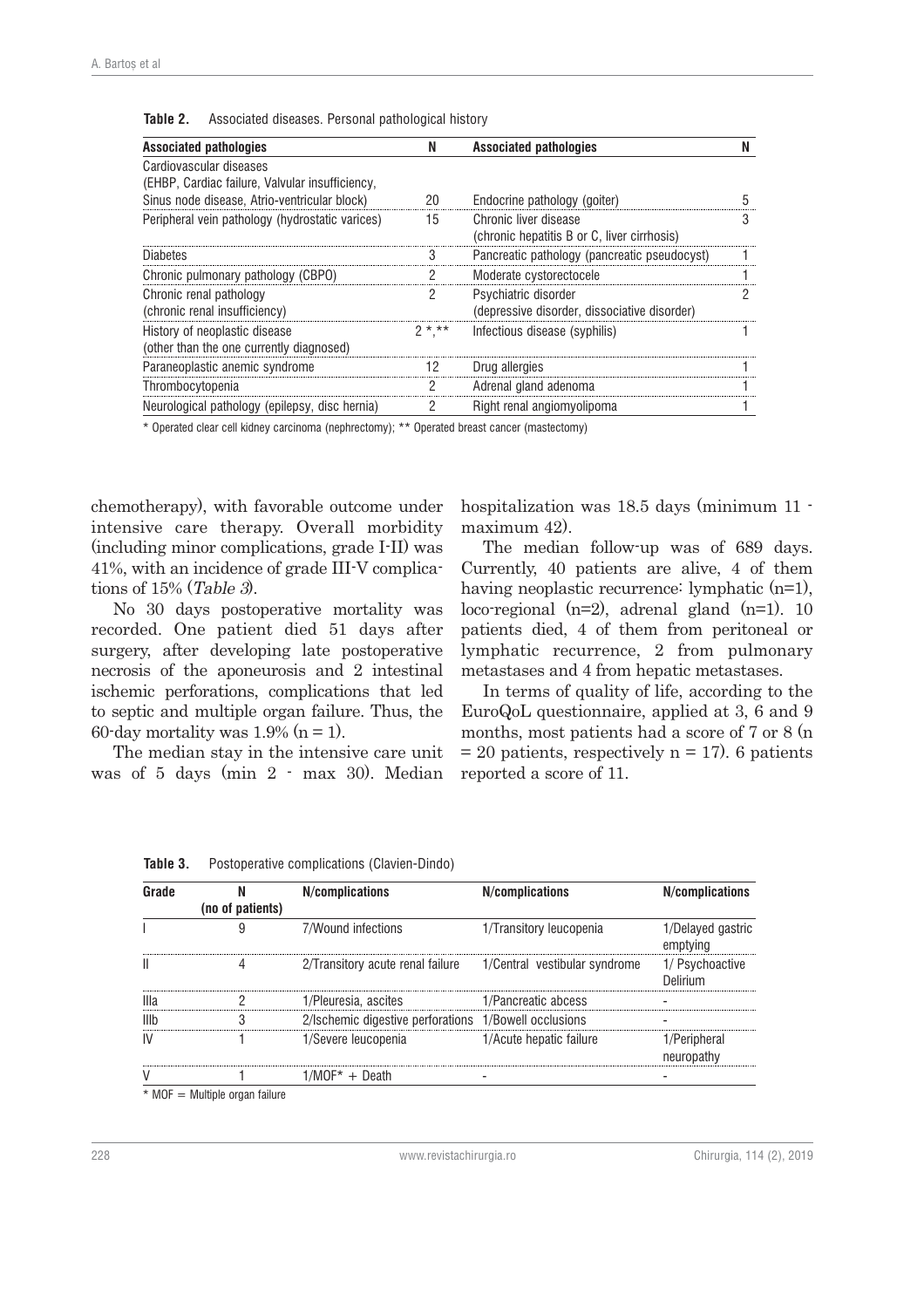## **Discussions. Perspectives**

Favorable results after CR and HIPEC were previously highlighted by 1 randomized study (27), 2 multicentric studies (28,29), several Phase II-III studies and numerous other literature reports (30,31), CR and HIPEC being considered as "standard of care" for the treatment of peritoneal malignancies in excellence centers from USA, Canada, Belgium, Germany, the Netherlands.

The selection of patients who can benefit from this treatment is essential. The mandatory diagnosis algorithm for CR and HIPEC candidates will include: anamnesis, clinical examination, CEA tumoral marker (for nonmucous pathology), total colonoscopy, thoracoabdominal-pelvic imaging (CT, PET- CT).

One of the first things that have to be taken in consideration at a candidate for CR + HIPEC is that he should not have major comorbidities. The patient's biological status must be acceptable, with a proper performance status. Thus, according to the Karnofski score, ideal patients should have a score between 60 and 100. The Canadian guidelines use a different rating system, the "Eastern Cooperative Oncology Group Performance Status", only patients achieving a 0 score (2 possible, 0 being the best) are suitable for HIPEC (32).

Also, patient age should be an important selection criterion. The Canadian guidelines indicate 65 years as 'cut off'. Over this age, surgery is recommended only for carefully selected patients without co-morbidity, low IC and less aggressive histopathology (32-34).

A body mass index above 35 is a relative contraindication for CR and HIPEC (35,36).

In our initial experience, we have complied with the international recommendations on the patient's selection, not including in the CR/HIPEC program patients with major comorbidities (Table 2), performance status below 60 years, age below 70 (patients that had over 65 and were included had a very good biological and performance status) and ICM over 35. We had a female patient with a ICM of 37, limited carcinomatosis, age <60 and no

comorbidities, reasons why we selected her for CR / HIPEC.

Knowing the extent of neoplastic disease is essential in the selection of cases. The presence of extraperitoneal metastases, diagnosed by CT, PET-CT or MRI, is a contraindication of the procedure (32). Intraoperative assessment (laparoscopy or laparotomy) of the extension of peritoneal carcinomatosis is the only procedure that can ultimately evaluate the opportunity and the possibility of performing a surgical procedure with a radical, oncological intend. Thus, PCI can estimate the extent to which complete cytoreduction can be performed, with a direct impact on survival. It is considered that a PCI> 20 should be a contraindication for surgery, except for peritoneal pseudomixoma of appendicular origin (32). The final assessment of PCI can be done only by laparotomy (37).

Unfortunately, a large number of patients that were evaluated for CR + HIPEC did not meet the selection criteria mentioned above. We also had a not neglected number of patients, on which we performed only exploratory laparotomies  $(n = 15)$ , this highlighting the limits of preoperative imaging explorations in detecting small peritoneal implants  $\leq 0.5$  cm = miliary carcinomatosis). An alarm signal is also represented by the large number of patients in whom peritoneal carcinomatoses was a recurrence of previous oncological radical surgeries (n = 24). This problem emphasizes the importance of a national network of specialized centers that can closely monitor patients at risk and could be able to provide optimal treatments, including CR+HIPEC. In the same idea, HIPEC prophylaxis is also under discussion in patients considered at risk (T3-T4 tumors), especially when peritoneal lavage with histopathological extemporaneous examination is positive. This topic is highly discussed in the literature; the ongoing studies will determine whether this attitude is justified or not (38,39).

Tumor invasion at the level of vital, unresectable structures (aorta, vena cava) contraindicate the surgery. The presence of hepatic metastases is a relative contraindication, segmental resections being accepted. The need for major liver resections, duodenopancrea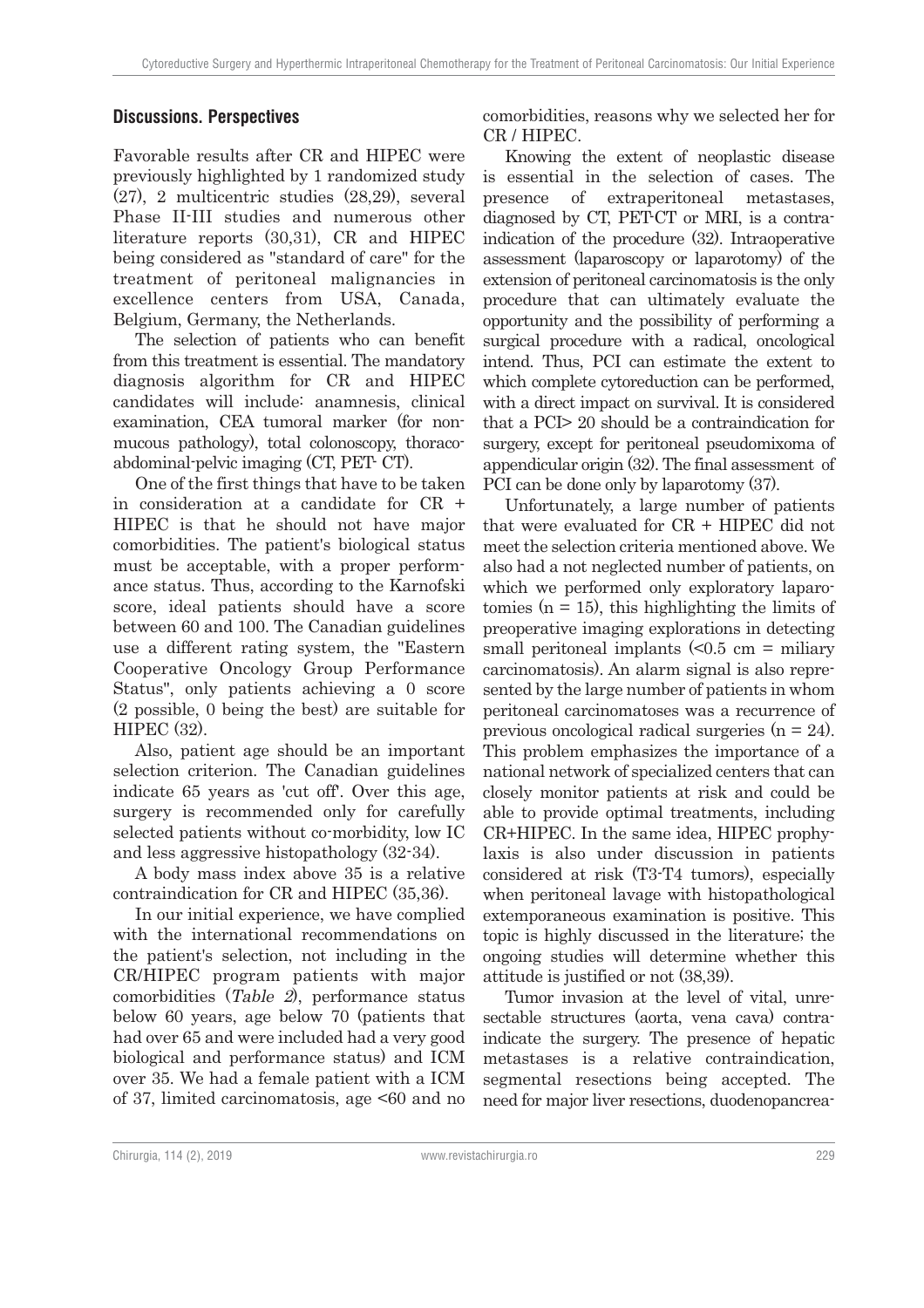tectomy or pelvic exenteration will contraindicate the intervention, with rare exceptions (limited disease, very good biological status, well differentiated histopathological forms) (32, 40-42).

The histopathological origin of the tumor must be known before surgery; the biopsy can be taken by endoscopy, percutaneous ultrasound guided or laparoscopic approach. Moderate and /or well differentiated adenocarcinoma have been proved to have the best results. As a guide line, the indication of CR and HIPEC in patients with poorly differentiated or undifferentiated tumors should be established with caution, in these cases the benefits being poor. By modest results, presence of signet ring cell, associated with other relative contraindications, limits the applicability of this technique (43). Mucinous tumors of appendicular origin (peritoneal pseudomyxoma) have by default an indication for CR and HIPEC (32).

Analyzing our data, we also noticed a much more modest outcome in relation to the presence of signet cell adenocarcinoma, the only patient that we had with this histopathology developing lymph node metastases at 6 months and died at 14 months after surgery. Because of the small number of patients with this histopathological origin (in our study), we were not able to draw statistical conclusions.

The absolute contraindications of this intervention are: extra-abdominal extension (certified through biopsy), extraperitoneal neoplasia (more than 3 liver metastases or N3 by lymphatic ganglia assessment) and/or a cancer with unknown origin (32,44).

In general, the surgery will not be performed in case of bowel occlusion, although there are reports that indicate CR and HIPEC under emergency conditions as feasible (32,45).

The surgical team, the anesthetic and intensive care physician and the oncologist play an important role in CR + HIPEC procedure, a multidisciplinary approach being mandatory for optimal results.

The surgeon must have a good expertise in oncologic surgery, most of the time tumorresections leading to MOR, required in order to achieve R0 resection margins. Current guidelines do not state the number of such interventions a surgeon should undertake annually, but underline that a center or a team should have about 20 interventions/year in order to be considered a referral center. For a newly established center, it is recommended to treat at least 1 patient/month with the goal of reaching 20 patients/year (32,46).

In concern of colorectal cancer, literature reports indicate that cytoreductive surgery (CR) followed by intraperitoneal chemotherapy (HIPEC) is associated with a reported incidence of complications ranging between 20% -50% and a mortality between 1% -10% (2,47-49). Among the postoperative complications, the infectious type ranges first (50). In our study, most patients who developed postoperative complications experienced parietal wound infection  $(n = 7)$ , with no significant impact on subsequent outcome (Clavien-Dindo grade I complications). Intraperitoneal chemotherapy per se can cause systemic toxicity with consecutive side effects  $(51,52)$ . 3 patients developed such adverse drug related effects with complete remission under specific intensive care therapy. A possible complication after HIPEC is ischemic intestinal perforation (52). Two of the patients operated by our team developed such a complication.

The literature shows a learning curve in the CR and HIPEC of at least 200 cases (53). There are also studies showing that the learning curve for CR+HIPEC can be shortened by training in specialized centers that have already exceeded the same curve (42). In this idea, in order to optimize the immediate and remote results, we started the CR+HIPEC program in our service with a dedicated team, trained in specialized high-volume centers. As a result, the analysis of our initial experience (the first 50 cases) indicates a morbidity and mortality that falls within the limits reported by centers with high experience in the field. Of course, the final validation of the results will also come with the analysis of the survival curves and the factors that influence the long outcomes, a project that is progress in our service.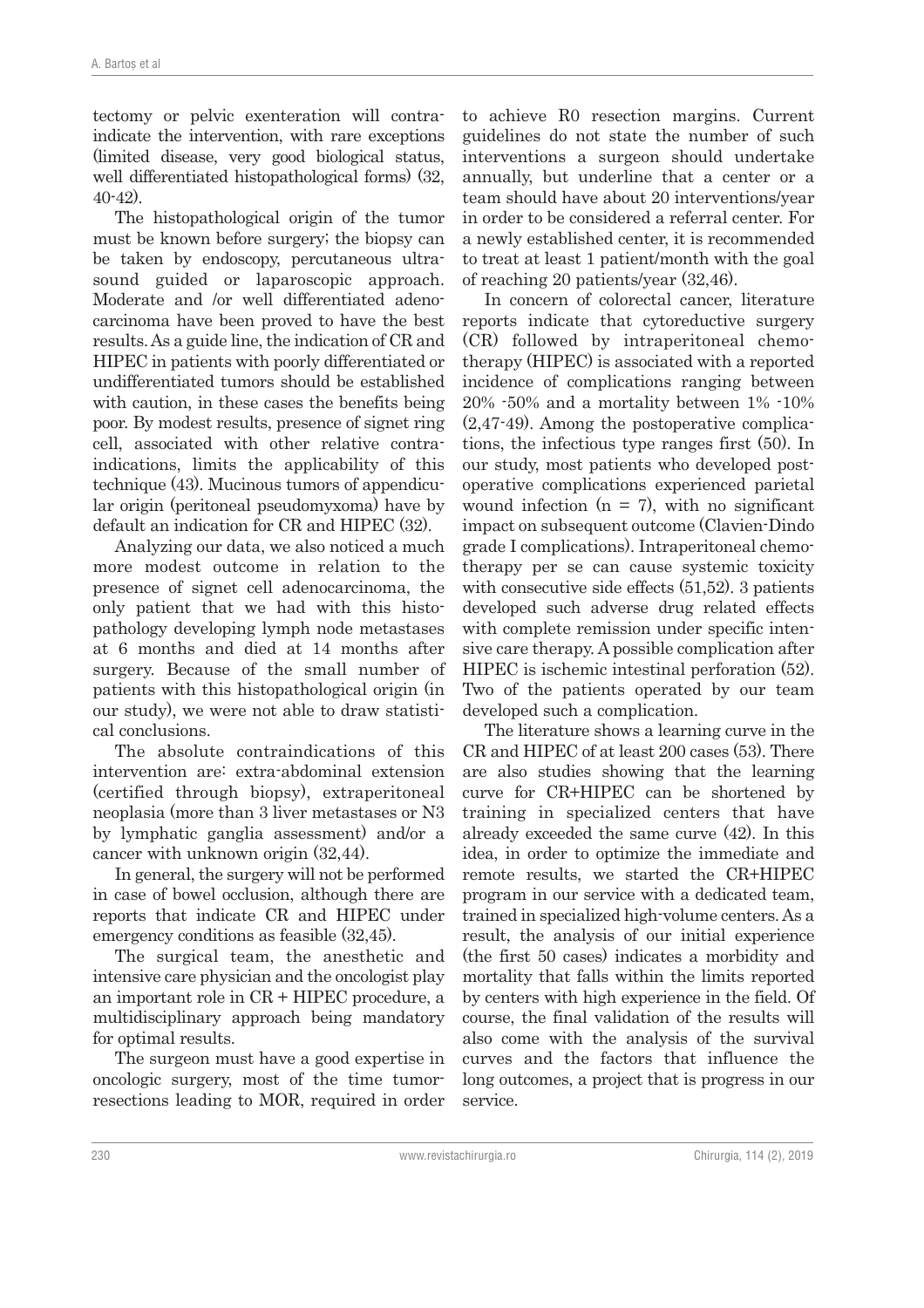Although the literature indicates the feasibility of reintervention with repeated CR and HIPEC procedure (for intraperitoneal tumor recurrence) (54), in the two cases with intraabdominal tumor recurrence, we failed to repeat the procedure due to the intense adhesion syndrome and extent of neoplastic disease.

Although highly complex procedures, indicated for a very advanced stage of neoplastic disease, postoperative controls at 3-9 months have shown a surprisingly good quality of life, most patients succeeding in reintegrating themselves rapidly into the family-social environment.

Future research in the field are dedicated to the improvement of the cytostatic drugs with the help of nanotechnology (55), as well as research in the field of hyperthermia, the standardization of temperature curves and chemotherapeutic concentrations being essential (56,57).

### **Conclusions**

The good initial results obtained after the implementation of the CR and HIPEC technique in our institution emphasize the feasibility of this procedure as a standard treatment for patients diagnosed with peritoneal carcinomatosis of colorectal, appendicular and ovarian origin. Furthermore, we consider that these results underline the fact that applying a standardized protocol in case selection, operative technique and perioperative care and working with dedicated multidisciplinary teams (surgeons, ATI physician, oncologist, nurse), specialized in abdominopelvic oncological surgery will lead to optimal immediate results, even before the completeness of the literature stated learning curve of CR and HIPEC.

#### **Acknowledgment**

Part of the data presented in this article is part of the first author's PhD research (Adrian Bartoş).

Stoian Raluca has the same contribution as the first author, therefore being considered main author as well.

### **Authors' Contributions**

Adrian Bartoş, Dana Bartoş, Raluca Stoian, Caius Breazu equally contributed to this article (see below the contributions) so for that, they are all main authors:

- conception and design of the article and the acquisition of data;
- drafting the article;
- final approval of the version to be published.

Ioana Iancu, Cristian Cioltean, Cornel Iancu had substantial contributions to conception, design of the review and acquisition of data.

Mitre Călin, Adina Hadade, Părău Angela and Claudia Militaru had substantial contributions in regard with drafting the article and revising it critically.

### **Conflict of Interest**

The authors declare no conflicts of interests.

#### **References**

- 1. Koppe MJ, Boerman OC, Oyen WJ, Bleichrodt RP. Peritoneal carcinomatosis of colorectal origin: incidence and current treatment strategies. Annals of surgery. 2006;243(2):212-22.
- 2. Kulu Y, Muller-Stich B, Buchler MW, Ulrich A. Surgical treatment of peritoneal carcinomatosis: current treatment modalities. Langenbeck's archives of surgery / Deutsche Gesellschaft fur Chirurgie. 2014; 399(1):41-53.
- 3. Sugarbaker PH, Kern K, Lack E. Malignant pseudomyxoma peritonei of colonic origin. Natural history and presentation of a curative approach to treatment. Diseases of the colon and rectum. 1987;30(10):772-9.
- 4. Sugarbaker PH, Zhu BW, Sese GB, Shmookler B. Peritoneal carcinomatosis from appendiceal cancer: results in 69 patients treated by cytoreductive surgery and intraperitoneal chemotherapy. Diseases of the colon and rectum. 1993;36(4):323-9.
- 5. National Comprehensive Cancer Network Guidelines version 2.2018. Ovarian Cancer. 2018 [Available from: www.nccn.org.
- 6. National Comprehensive Cancer Network Guidelines version 4.2018. Colon cancer. 2018 [Available from: www.nccn.org.
- 7. Van Cutsem E, Cervantes A, Adam R, Sobrero A, Van Krieken JH, Aderka D, et al. ESMO consensus guidelines for the management of patients with metastatic colorectal cancer. Annals of Oncology. 2016;27(8):1386-422.
- 8. Bartos A, Bartos DM, Breazu C, Hosu M, Stoian R, Iancu C. Cytoreductive surgery (CR) followed by hyperthermic intraperitoneal chemotherapy (HIPEC): a chance of survival for patients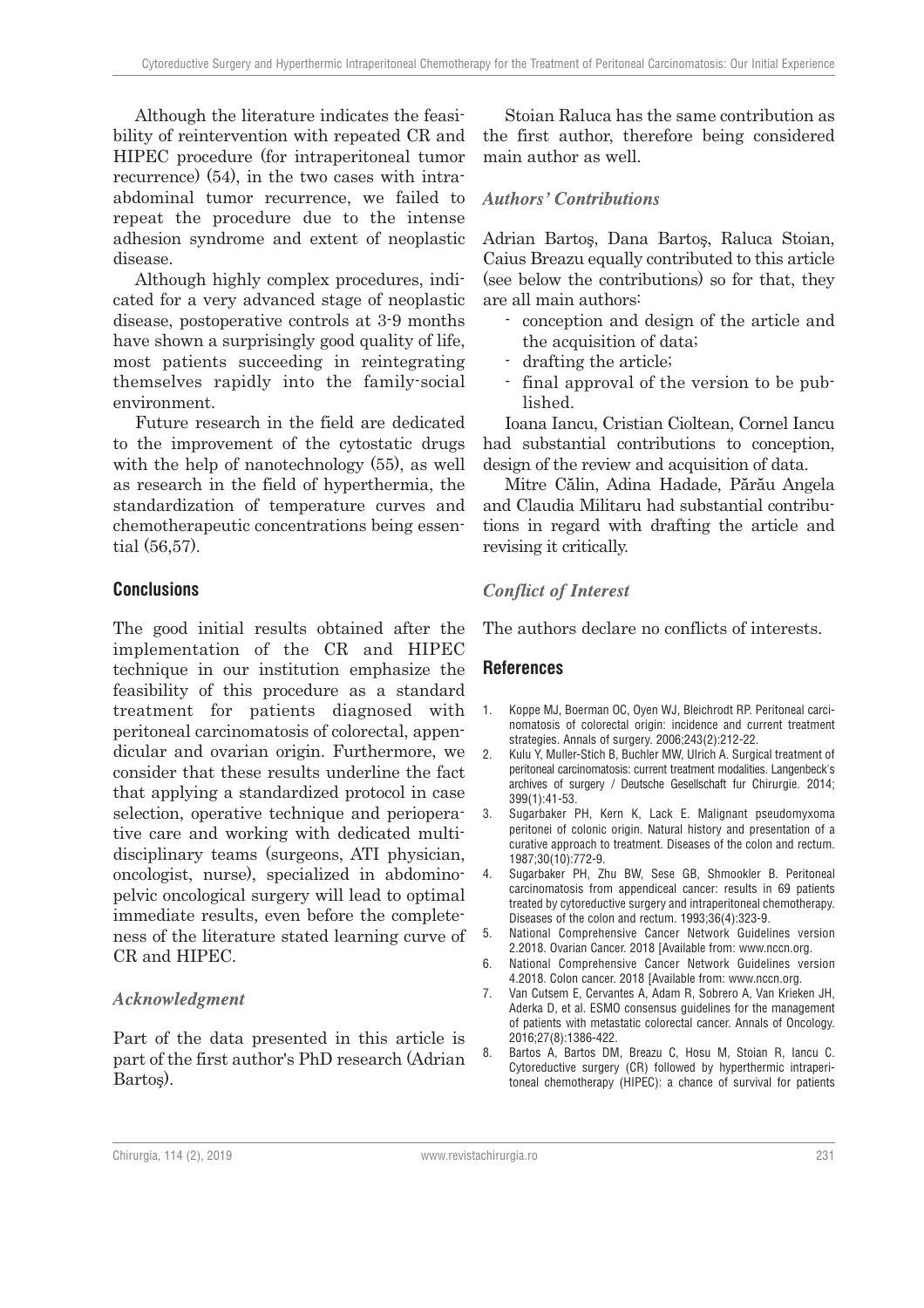with advanced colorectal cancer. Journal of gastrointestinal and liver diseases : JGLD. 2015;24(3):392-3.

- 9. Sugarbaker PH. Intraperitoneal chemotherapy and cytoreductive surgery for the prevention and treatment of peritoneal carcinomatosis and sarcomatosis. Seminars in surgical oncology. 1998;14(3):254-61.
- 10. Merlini M, Dusmet M. Surgical Indications. In: Merlini M, editor. Multiorgan Resections for Cancer Advanced Surgical Techniques. Stuttgart. New York: Thieme; 2006. p. 3-7.
- 11. Current indications for cytoreductive surgery and intraperitoneal chemotherapy

[Available from: http://www.surgicaloncology.com/gpmindic.htm.

- Bartos A, Bartos D, Stoian R, Szabo B, Cioltean C, Iancu I, et al. Short-term outcome and survival after multiorgan resection for locally advanced colo-rectal cancer. Identification of risk factors. Ann Ital Chir. 2018;89:229-36.
- 13. Elias D, Gilly F, Boutitie F, Quenet F, Bereder JM, Mansvelt B, et al. Peritoneal colorectal carcinomatosis treated with surgery and perioperative intraperitoneal chemotherapy: retrospective analysis of 523 patients from a multicentric French study. Journal of clinical oncology : official journal of the American Society of Clinical Oncology. 2010;28(1):63-8.
- 14. Weber T, Roitman M, Link KH. Current status of cytoreductive surgery with hyperthermic intraperitoneal chemotherapy in patients with peritoneal carcinomatosis from colorectal cancer. Clinical colorectal cancer. 2012;11(3):167-76.
- 15. Araújo RC, Lopes G, Aisen M. Role of Cytoreduction Surgery With HIPEC in the Management of Peritoneal Carcinomatosis From Colorectal Cancer and Pseudomyxoma Peritonei. Curr Colorectal Cancer Rep. 2015:1-6.
- 16. Cavaliere F, De Simone M, Virzi S, Deraco M, Rossi CR, Garofalo A, et al. Prognostic factors and oncologic outcome in 146 patients with colorectal peritoneal carcinomatosis treated with cytoreductive surgery combined with hyperthermic intraperitoneal chemotherapy: Italian multicenter study S.I.T.I.L.O. Eur J Surg Oncol. 2011;37(2):148-54.
- 17. Chua TC, Morris DL, Saxena A, Esquivel J, Liauw W, Doerfer J, et al. Influence of modern systemic therapies as adjunct to cytoreduction and perioperative intraperitoneal chemotherapy for patients with colorectal peritoneal carcinomatosis: a multicenter study. Annals of surgical oncology. 2011;18(6):1560-7.
- 18. Rettenmaier MA, Mendivil AA, Gray CM, Chapman AP, Stone MK, Tinnerman EJ, et al. Intra-abdominal temperature distribution during consolidation hyperthermic intraperitoneal chemotherapy with carboplatin in the treatment of advanced stage ovarian carcinoma. International journal of hyperthermia : the official journal of European Society for Hyperthermic Oncology, North American Hyperthermia Group. 2015:1-7.
- 19. Van der Speeten K, Stuart OA, Sugarbaker PH. Pharmacology of perioperative intraperitoneal and intravenous chemotherapy in patients with peritoneal surface malignancy. Surgical oncology clinics of North America. 2012;21(4):577-97.
- 20. Bartos A, Bartos D, Herdean A, Szabo B, Militaru C, Raluca S, et al. Hyperthermic intraperitoneal chemotherapy (HIPEC). Mechanisms of action and the role of HIPEC in the treatment of peritoneal carcinomatosis. Ann Ital Chir. 2018;89:513-27.
- 21. Cashin PH, Graf W, Nygren P, Mahteme H. Cytoreductive surgery and intraperitoneal chemotherapy for colorectal peritoneal carcinomatosis: prognosis and treatment of recurrences in a cohort study. Eur J Surg Oncol. 2012;38(6):509-15.
- 22. Furman MJ, Picotte RJ, Wante MJ, Rajeshkumar BR, Whalen GF, Lambert LA. Higher flow rates improve heating during hyperthermic intraperitoneal chemoperfusion. Journal of surgical oncology. 2014;110(8):970-5.
- 23. Fujiwara K, Armstrong D, Morgan M, Markman M. Principles and practice of intraperitoneal chemotherapy for ovarian cancer. International journal of gynecological cancer : official journal of the

International Gynecological Cancer Society. 2007;17(1):1-20.

- 24. Bartos A, Bartos D, Dunca F, Mocanu L, Zaharie F, Iancu M, et al. Multi-organ resections for colorectal cancer: analysis of potential factors with role in the occurrence of postoperative complications and deaths. Chirurgia. 2012;107(4):476-82.
- 25. Sharma D. Health-related quality of life and its assessment in GI Surgery. Indian Journal of Surgery. 2004;66(6).
- 26. Clavien PA, Barkun J, de Oliveira ML, Vauthey JN, Dindo D, Schulick RD, et al. The Clavien-Dindo classification of surgical complications: five-year experience. Annals of surgery. 2009;250(2):187-96.
- 27. Verwaal VJ, van Ruth S, de Bree E, van Sloothen GW, van Tinteren H, Boot H, et al. Randomized trial of cytoreduction and hyperthermic intraperitoneal chemotherapy versus systemic chemotherapy and palliative surgery in patients with peritoneal carcinomatosis of colorectal cancer. Journal of clinical oncology : official journal of the American Society of Clinical Oncology. 2003;21(20):3737-43.
- 28. Elias D, Glehen O, Pocard M, Quenet F, Goere D, Arvieux C, et al. A comparative study of complete cytoreductive surgery plus intraperitoneal chemotherapy to treat peritoneal dissemination from colon, rectum, small bowel, and nonpseudomyxoma appendix. Annals of surgery. 2010;251(5):896-901.
- 29. Glehen O, Kwiatkowski F, Sugarbaker PH, Elias D, Levine EA, De Simone M, et al. Cytoreductive surgery combined with perioperative intraperitoneal chemotherapy for the management of peritoneal carcinomatosis from colorectal cancer: a multi-institutional study. Journal of clinical oncology : official journal of the American Society of Clinical Oncology. 2004;22(16):3284-92.
- 30. Cao C, Yan TD, Black D, Morris DL. A systematic review and metaanalysis of cytoreductive surgery with perioperative intraperitoneal chemotherapy for peritoneal carcinomatosis of colorectal origin. Annals of surgical oncology. 2009;16(8):2152-65.
- 31. van Driel WJ, Koole SN, Sikorska K, Schagen van Leeuwen JH, Schreuder HWR, Hermans RHM, et al. Hyperthermic Intraperitoneal Chemotherapy in Ovarian Cancer. The New England journal of medicine. 2018;378(3):230-40.
- 32. Dubé P, Sideris L, Law C. Guidelines on the use of cytoreductive surgery and hyperthermic intraperitoneal chemotherapy in patients with peritoneal surface malignancy arising from colorectal or appendiceal neoplasms. Curr Oncol. 2015;22:100-12.
- 33. Votanopoulos KI, Newman NA, Russell G, Ihemelandu C, Shen P, Stewart JH, et al. Outcomes of Cytoreductive Surgery (CRS) with hyperthermic intraperitoneal chemotherapy (HIPEC) in patients older than 70 years; survival benefit at considerable morbidity and mortality. Annals of surgical oncology. 2013;20(11):3497-503.
- 34. Tabrizian P, Jibara G, Shrager B, Franssen B, Yang MJ, Sarpel U, et al. Outcomes for cytoreductive surgery and hyperthermic intraperitoneal chemotherapy in the elderly. Surgical oncology. 2013; 22(3):184-9.
- 35. McPartland SJ, Goodman MD. The effect of elevated body mass index on outcomes following cytoreductive surgery with hyperthermic intraperitoneal chemotherapy. Annals of surgical oncology. 2014;21(5):1463-7.
- 36. Votanopoulos KI, Swords DS, Swett KR, Randle RW, Shen P, Stewart JH, et al. Obesity and peritoneal surface disease: outcomes after cytoreductive surgery with hyperthermic intraperitoneal chemotherapy for appendiceal and colon primary tumors. Annals of surgical oncology. 2013;20(12):3899-904.
- 37. Koh JL, Yan TD, Glenn D, Morris DL. Evaluation of preoperative computed tomography in estimating peritoneal cancer index in colorectal peritoneal carcinomatosis. Annals of surgical oncology. 2009;16(2):327-33.
- 38. Arjona-Sanchez A, Barrios P, Boldo-Roda E, Camps B, Carrasco-Campos J, Concepcion Martin V, et al. HIPECT4: multicentre, randomized clinical trial to evaluate safety and efficacy of Hyperthermic intra-peritoneal chemotherapy (HIPEC) with Mitomycin C used during surgery for treatment of locally advanced